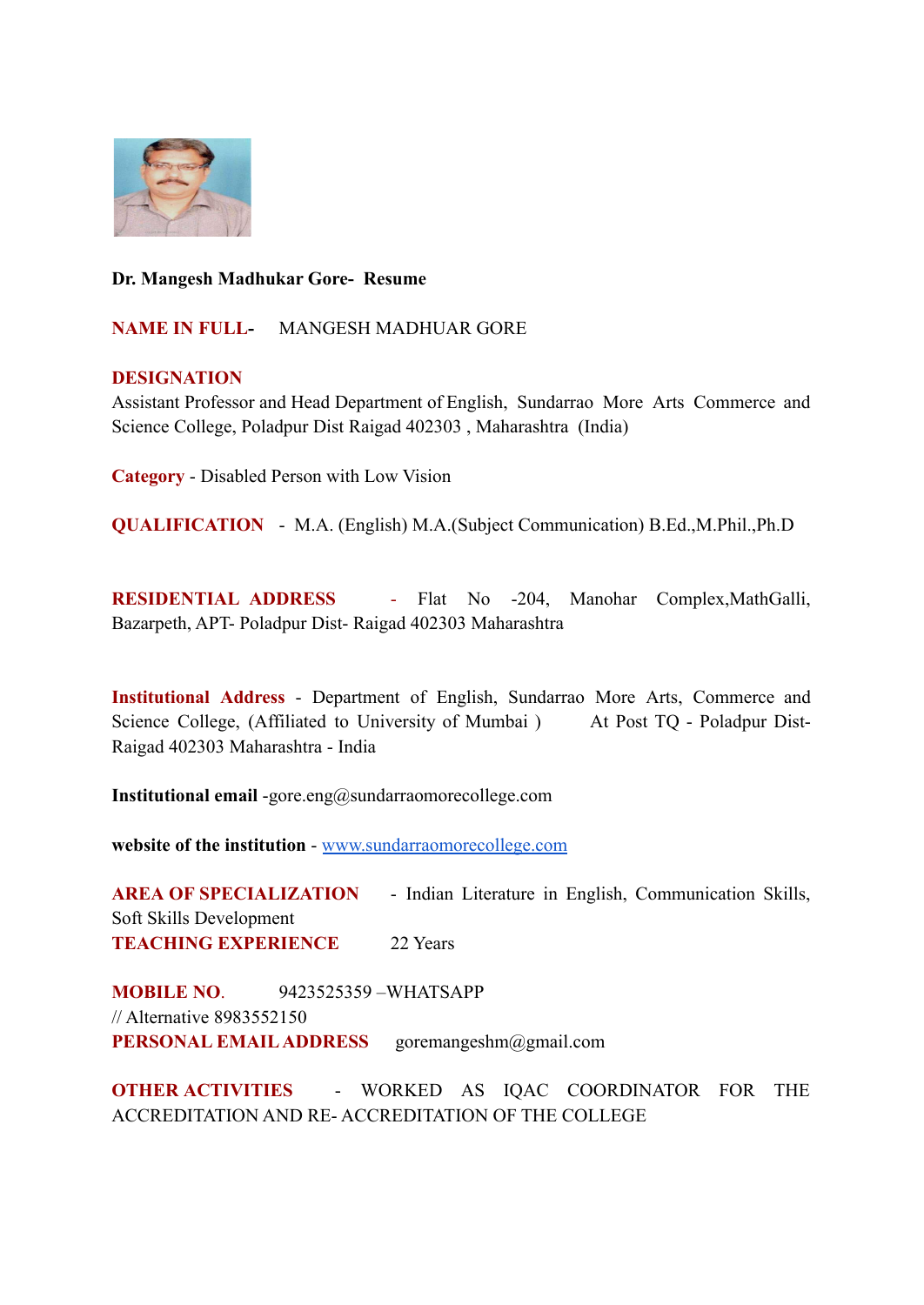# **RESEARCH WORK**

| <b>Sr No</b>   | <b>Title of the</b><br>Paper                                                                                                                          | <b>Journal / Book/</b><br><b>Publication</b>                                                | <b>ISSN/ISBN</b>                                                                               | <b>Period of</b><br><b>Publication</b>                                                                                                                              |
|----------------|-------------------------------------------------------------------------------------------------------------------------------------------------------|---------------------------------------------------------------------------------------------|------------------------------------------------------------------------------------------------|---------------------------------------------------------------------------------------------------------------------------------------------------------------------|
| $\mathbf{1}$   | <b>Gauri</b> in The<br>Lowland-<br><b>Trauma</b> of<br>Guilt &<br><b>Alienation</b> in<br><b>Diasporic</b><br><b>Milieu</b>                           | <b>Shodh Sanchar</b><br><b>Bulletin</b>                                                     | <b>UGC Care</b><br><b>Listed Journal</b><br><b>ISSN</b><br>2229-3620                           | <b>October to</b><br>December 2020                                                                                                                                  |
| $\overline{2}$ | <b>LGBTQIA</b><br>Spaces in<br><b>Hindi Cinema</b>                                                                                                    | Queer<br><b>Sexualities in</b><br>Indian<br>Culture-<br><b>Critical</b><br><b>Responses</b> | <b>ISBN B00K</b><br><b>Edited by</b><br>Dipak Giri<br><b>ISBN</b><br>978-93-90192-9<br>$2 - 2$ | 2020                                                                                                                                                                |
| 3              | <b>Revolution of</b><br>permanent<br>truth through<br>Lahiri's<br><b>Temporary</b><br>matter                                                          | <b>Review of</b><br><b>Research</b>                                                         | <b>ISSN-</b><br>2249-894X                                                                      | <b>June 2019</b>                                                                                                                                                    |
| $\overline{4}$ | <b>REFLECTION</b><br>OF<br><b>RESISTANCE</b><br>IN<br><b>SELECTED</b><br><b>MARATHI</b><br><b>DALIT</b><br><b>AUTOBIOGR</b><br><b>APHIES</b>          | <b>Research</b><br><b>Journal Of</b><br><b>English</b><br>(RJOE)                            | ISSN:<br>2456-2696<br>Vol-5, Issue-1,                                                          | 2020                                                                                                                                                                |
| 5              | WhatsApp<br>groups as ICT<br>tool and its role<br>in for teaching<br>learning<br>process and<br>administration<br>related<br>communication<br>of HEIs | Purakala                                                                                    | <b>ISSN</b><br>$0971 - 2143(9)$                                                                | Indexed, peer<br>reviewed and<br>listed in UGC<br>Care.<br>With<br><b>Impact Factor</b><br>5.60<br><b>Vol. 31 Issue 9</b><br><b>Month April</b><br><b>Year 2020</b> |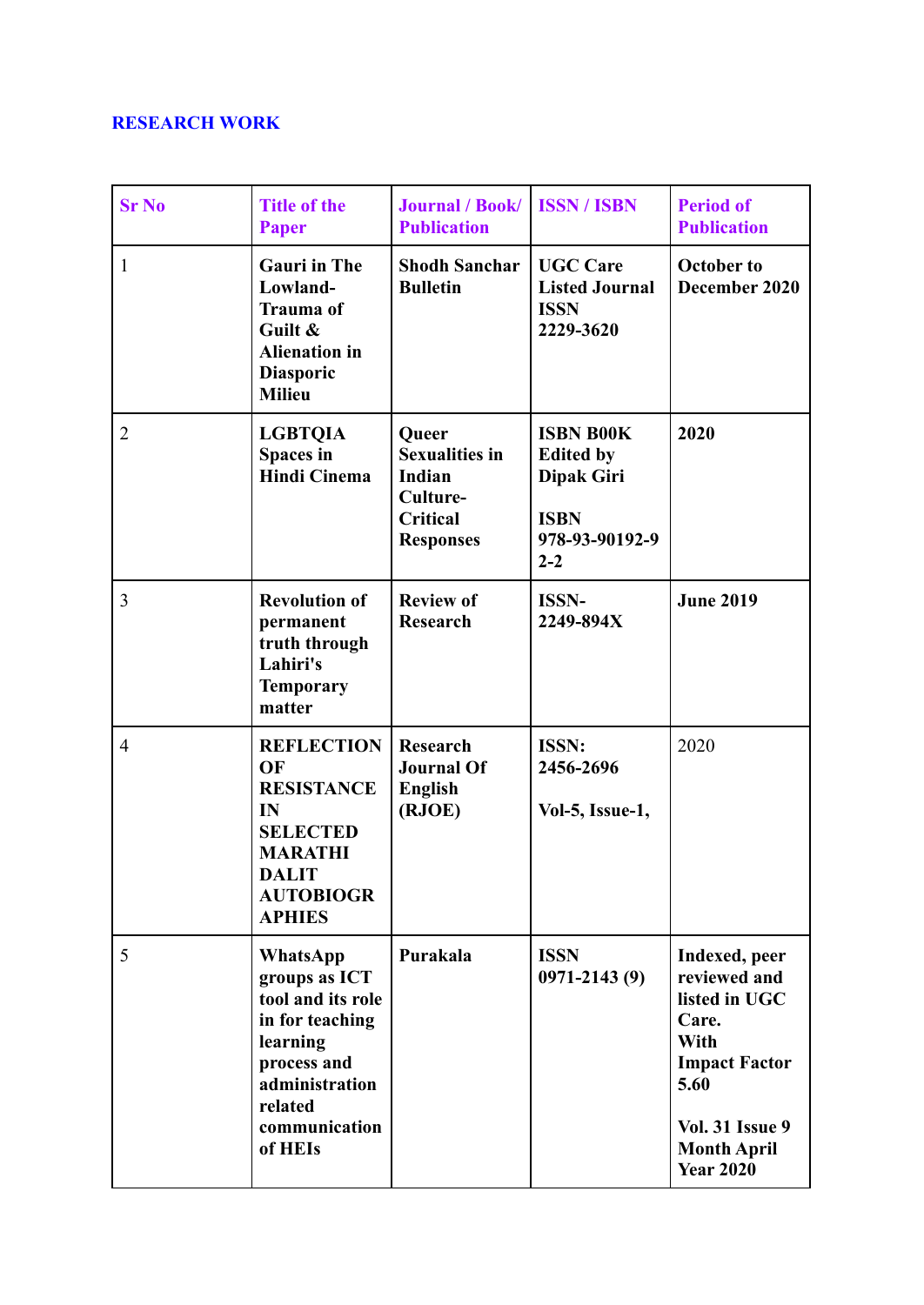| 6  | social logical<br>and literary<br>profile of Indo<br>American<br>diaspora                                              | The Creative<br>Launcher                       | <b>ISSN 2455</b><br>$-6580$ | Volume II and<br>issue 6 February<br>2018 |
|----|------------------------------------------------------------------------------------------------------------------------|------------------------------------------------|-----------------------------|-------------------------------------------|
| 7  | From labour to<br>longing tracing<br>the journey of<br>Indian diaspora                                                 | Literary Herald                                | Issn 2454<br>$-3365$        | Volume 4 issue<br>2 August 2018           |
| 8  | From home to<br>house things of<br>Kashmiri<br>pandits in exile<br>a Saga of<br>suffering and<br>hope                  | Langlit                                        | Issn 2349-<br>51189         | volume 3 issue<br>1 August 2016           |
| 9  | Manju Kapoor's<br>Shagun conflict<br>between<br>individual<br>freedom and<br>patriarchy                                | The Creative<br>Launcher                       | $2455 - 6580$               | volume 2 issue<br>4 December<br>2017      |
| 10 | Implications of<br>reader response<br>theory                                                                           | The Criterion                                  | 0976-8165                   | volume 8 issue<br>3 June 2017             |
| 11 | Lahiri's Boori<br>Ma and<br>BibiHaldar-<br>Portrayal of<br>Exile in Native<br>Mileu                                    | <b>Vision Research</b><br>Review               | <b>ISSN</b><br>2250-169X    | Vol I, Issue II<br>Dec 2011-<br>May 2012  |
| 12 | Manifestation<br>and Imparting<br>Some values<br>through the<br>course book of<br>Yuvakbharti<br>(English)<br>Std.XII. | Shodhankan                                     | <b>ISSN</b><br>2250-0383    | Vol.-2 Issue 1<br>Jan 2013                |
| 13 | Subhash Mitra-<br>Haunting<br>Identity in<br>Diasporic                                                                 | CTBC's<br>International<br>Research<br>Journal | 2350-0905                   | Vol II Issue IV<br><b>FEB 2015</b>        |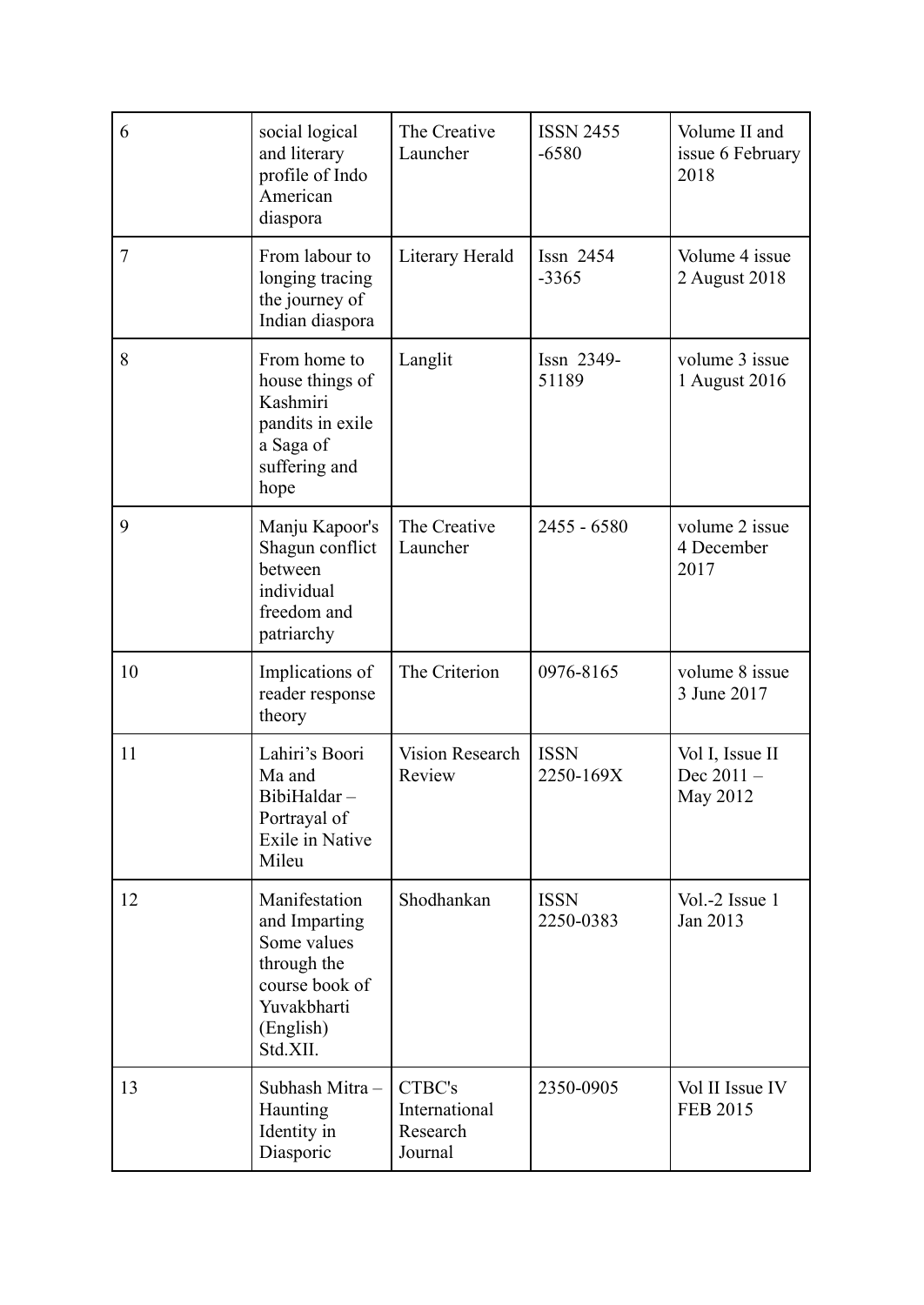|    | Predicament                                                                                                                       |                         |                                          |                                             |
|----|-----------------------------------------------------------------------------------------------------------------------------------|-------------------------|------------------------------------------|---------------------------------------------|
| 14 | Changing<br>Nature of<br>Diasporic<br>Sensibility in<br>the writings of<br>Jhumpa Lahiri                                          | Research<br>Chronicler  | 2347-5021                                | Vol III, Issue IX<br>December 2015          |
| 16 | <b>PSYCHOLOGI</b><br><b>CAL</b><br><b>DISPLACEME</b><br>NT IN<br><b>JHUMPA</b><br><b>LAHIRI'S</b><br><b>THE</b><br><b>LOWLAND</b> | Langlit                 | <b>ISSN</b><br>2349-5189                 | Vol. 4<br>Issue 1<br>August,<br>2017        |
| 17 | Pipilika<br>Muktidham -<br>Investigating<br>Contemporary<br><b>Reality</b><br>through<br><b>Stream of</b><br><b>Consciousness</b> | Creative Flight         | <b>ISSN</b><br>2552-6158                 | Vol 1<br><b>ISSUE 1</b><br>April 2020       |
| 18 | Role and<br><b>Function Of</b><br>Literature in the<br>Pandemic<br>Times                                                          | Vidyawarta              | 2319-9318                                | Vol-08, Issue<br>41<br>Jan to March<br>2022 |
| 19 | Foundation<br>Course -<br>Reference Book<br>for<br>SYBA[Co-auth<br>or <sup>1</sup>                                                | Tech-Max<br>Publication | <b>ISBN</b><br>978-93-87235-9<br>$7 - 7$ | November-2017                               |
| 20 | Foundation<br>Course -<br>Reference Book<br>for FYBA/B<br>Com [Co-author                                                          | Tech-Max<br>Publication | <b>ISBN</b><br>978-93-87235-9<br>$0 - 8$ | November 2017                               |